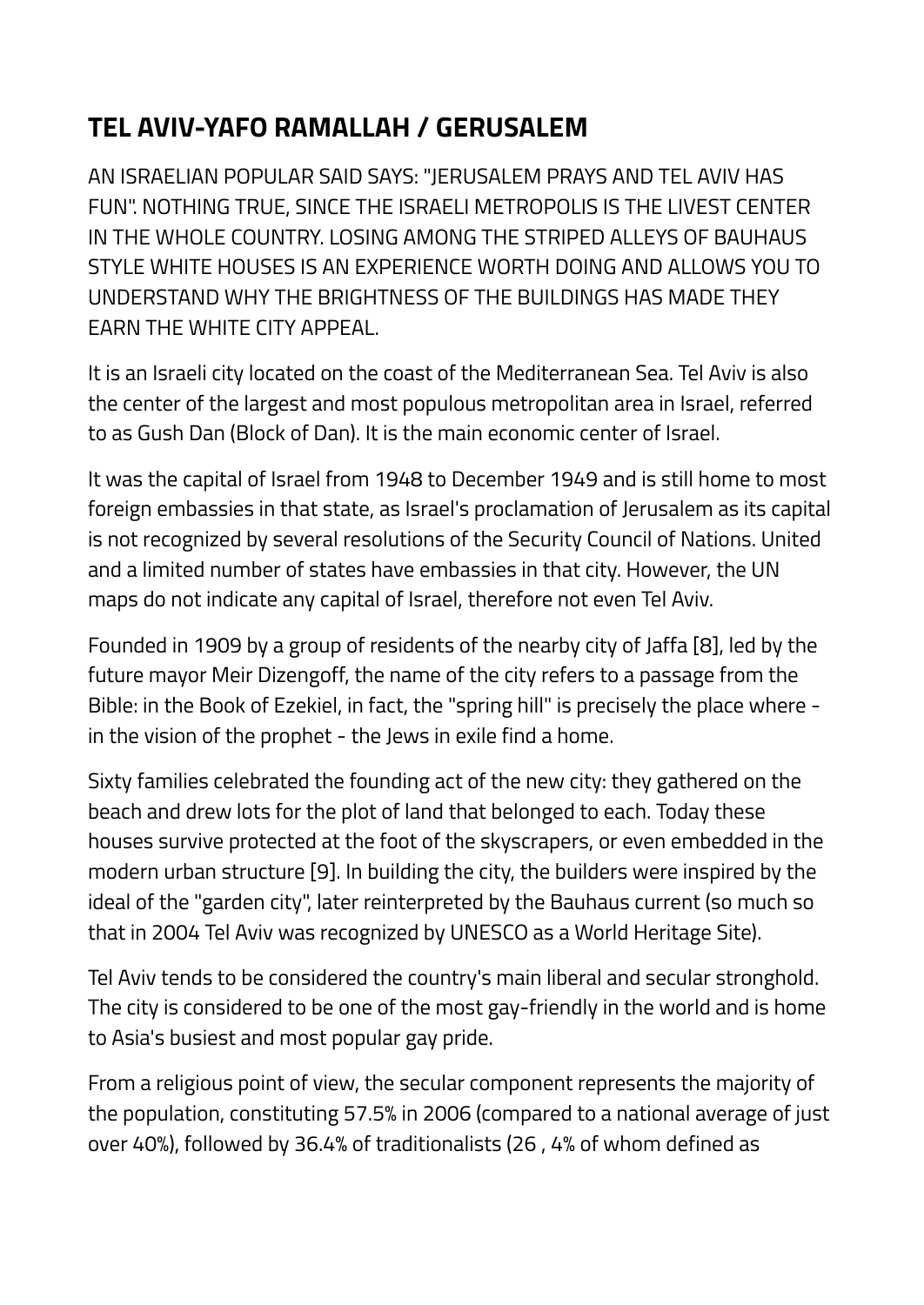non-religious) and by 5.3% religious. The ultra-Orthodox represented less than 1% of the inhabitants.

Jaffa is home to a large part of the city's Arab minority, made up of Christians and Muslims.

Not everyone knows that Tel Aviv is a perfect city to be explored by bicycle, a means of transport much loved by the inhabitants. There are numerous cycle paths, which allow you to visit the city without problems. Thus, you can start by cycling south along the seafront (Herbert Samuel Blvd) which connects the city's public beaches with old Jaffa. Along the Rothschild Blv cycle path, on the other hand, you arrive inside the heart of the White City, where you can enjoy the view of the splendid buildings. Continuing along a cycle path that crosses the south coast of the Yarkon River, you reach the port.

Tel Aviv is a city full of events and festivals all year round. One of the most important citizen events is the International Tiberias Marathon, which attracts thousands of participants and supporters both from the country and from all over the world. The marathon route is particularly rich in attractions, as it winds through the historic districts of the Jordan Valley. Another fixture is the Khutzot Hayotzer Arts and Crafts Fair, held in Tel Aviv in July. The event dedicated to traditional and hyper-modern airplanes is set up near the Sultan's pisca, just outside the city walls. In August, on the other hand, Jaffa Nights in Tel Aviv offers tourists the possibility of a full immersion in Israeli cultural traditions: from music to dance, passing through the theater. The event lasts four days and the program is always very rich and varied. Finally, do not miss the IsraWinExpo, held in October and dedicated to wine.

## **Ramallah**

Ramallah (Arabic: هللا رام, Rām Allāh, which means "Mountain of God" or, more properly, "House of God", in Hebrew רמאללה (is a Palestinian city of about 27,092 inhabitants, located in the center of the West Bank on the mountains of Judea about 18 km north of Jerusalem. It is de facto the capital of the State of Palestine.

The Palestinian Arabs consider al-Quds (lit. "the Holy", ie Jerusalem) as their capital. Nonetheless, the continuing situation of precariousness and conflict with the State of Israel, together with the substantial absence of a real Palestinian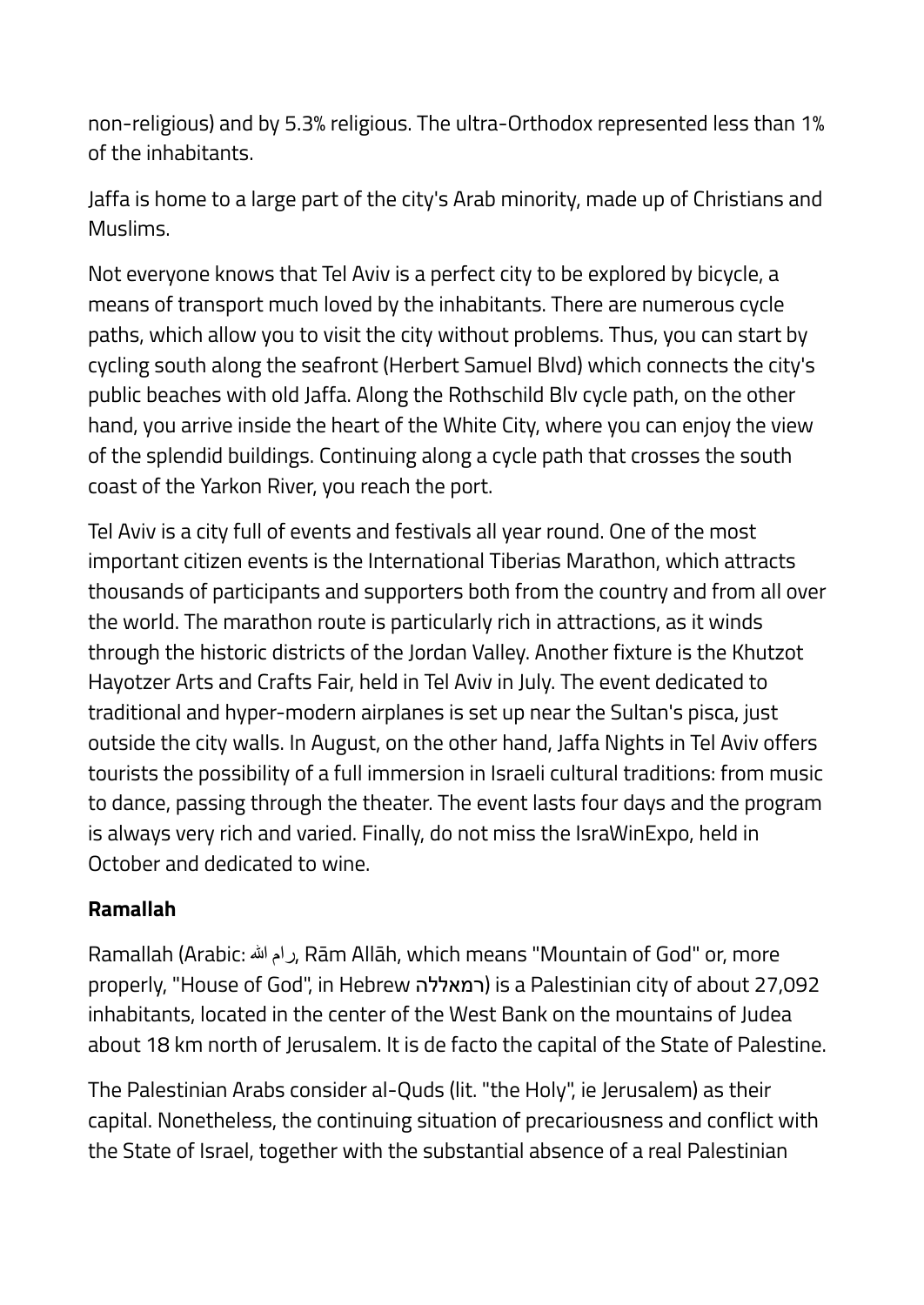state, has made Ramallah the tacitly provisional capital of the Palestinian administration.

The Palestinian Parliament, several Ministries, foreign diplomatic representations (mainly in the form of consulates), as well as the so-called Muqāṭaʿa (Arabic: المقاطعة, al-Muqāṭaʿa, "the Separate") are located in Rāmallāh which houses, among other things, the headquarters of the Palestinian National Authority, the main office of President Mahmūd Abbās and the mausoleum that houses the body of the former Palestinian leader Yāsser ʿArafāt, officially inaugurated on November 10, 2007, on the eve of of the third anniversary of his death.

The Paris of the West Bank. Prior to the outbreak of the First Intifada, Ramallah was considered the "Paris of the West Bank", because it was full of restaurants, cafes and clubs, which made the evening and nightlife particularly lively. It is a city that tends to be open to cultures different from the Islamic one, thanks also to the significant presence of Christian Arabs: in many restaurants in Rāmallāh you can order wine, which is impossible in other areas of the West Bank itself, such as Hebron, or in the Gaza Strip. where the influence of Islam, which prohibits alcohol, is more radical. In Hebron there are no cinemas, prohibited by the most intransigent Islam, while Rāmallāh has cinemas in which, in addition to the normal films of the Arab and international circuit, there are also festivals and so-called arthouse projections. It is also not impossible to come across fashion shows or Hip Hop concerts.

Ramallah, the heart and soul of Palestine, seat of the Palestinian Authority, Parliament and ministries, is also this: streets crowded with Korean cars, nightlife, elegant restaurants, parties, concerts and cultural events. Its modernity and its peaceful coexistence for the moment seem able to keep away, at least here, the specter of a bloody and still alive conflict (see the Gaza Strip, ed) that for more than half a century has opposed Israel and the Territories Palestinians.

West Bank, or Judea and Samaria, or West Bank, "western bank" of the Jordan River. Palestine archipelago, or even territories occupied, "partially" by Israel, or Israeli territories under Palestinian administration. It will always depend on which side this story is read and told. The fact is that the one between Israelis and Palestinians is a never-ending story. A twisted tangle of hatreds, wrongs, reasons, claims and revenge. Which over time have only widened the rift and made walls grow, widen the ditches, and wars explode.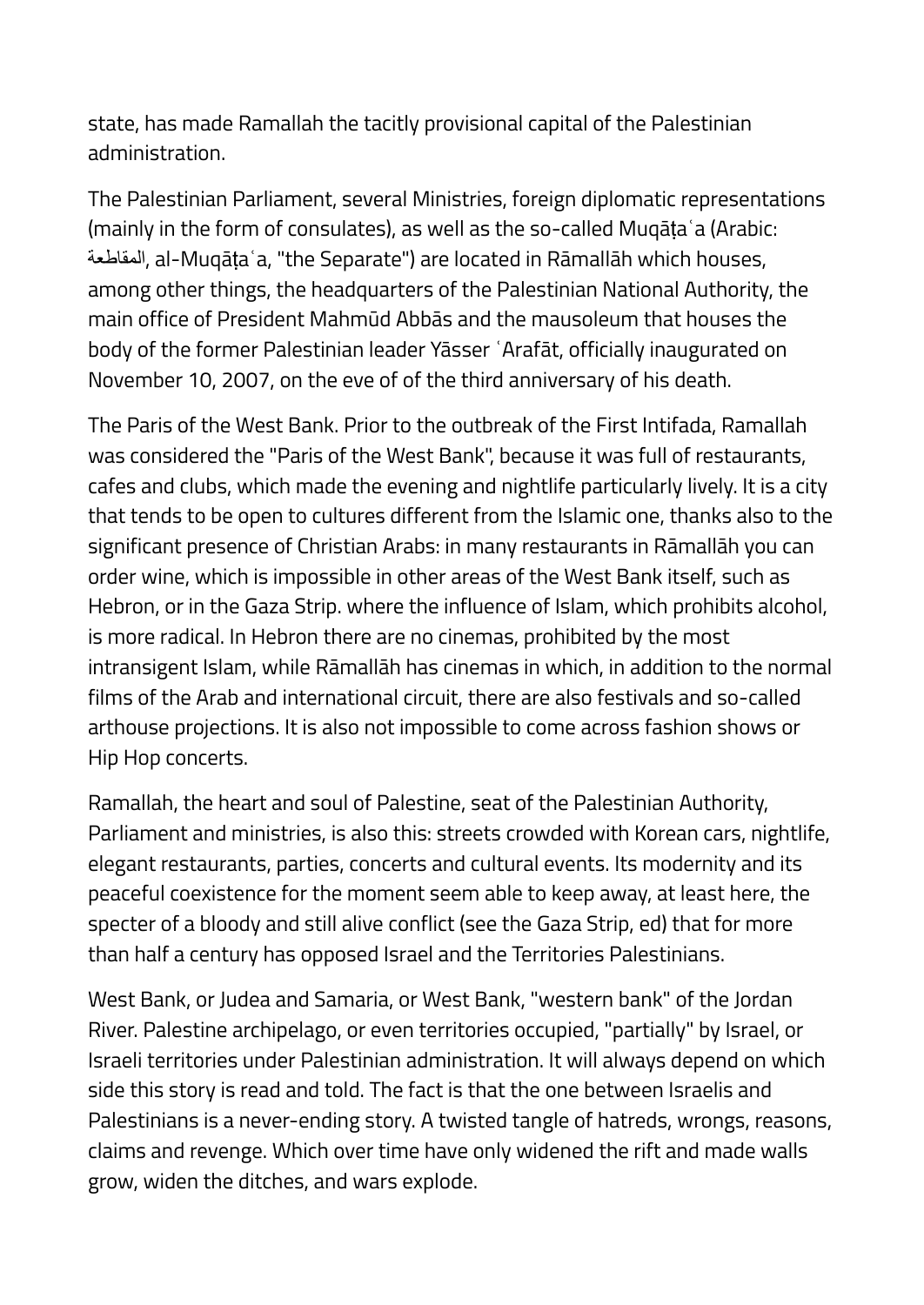And then there is the wall that makes life complicated, difficult. Even painful, when to move from one point to another, even if only to be admitted to a hospital, one must have an Israeli permit in hand to cross areas that are forbidden to Palestinians. And it does not mean that he will always be released. "In the West Bank, only 6 percent of the checkpoints that the Israelis have set up to defend themselves against us, separate the Israelis from the Palestinians - explains the director -, because the remaining 94 percent, in fact, divide Palestinians from Palestinians".

The West Bank, under the 1993 Oslo peace accords, is highlighted in three bodies "A", "B" and "C". Sector "A", mostly represented by the Palestinian cities of Ramallah, Nablus, Tubas, Jericho, Hebron (except the old city), Tulkarem, Qalqilya, Jenin, is under the administration and security of the Palestinian Authority. In "B" the civil administration is still Palestinian, but control and security are Israeli. The "C", on the other hand, is under the exclusive jurisdiction of the Israeli army.

The fact is that most of the territory of the West Bank is located in sector "C" and this aspect makes sectors "A" and and 43 "B" of the islands without any direct contact bridges between them, but only settlements of Israeli settlers which act as a bearing.

About three million Palestinians live in the 5,600 square kilometers of the West Bank: Sectors "A" and "B", 40 percent of the West Bank, are home to 80 percent of the Palestinian population; in the remaining 60%, in the "C" area, (about 300 thousand Palestinians), rich in natural, mineral and agricultural resources and then a valuable tourist resource due to the Dead Sea, twenty years ago there were 100 thousand Israeli settlers, today they exceed half a million and continue to increase.

Palestinian Ambassador Amal Jadau, head of the Europe Department for the Foreign Ministry of Palestine explains: "Living under occupation is becoming more and more difficult for us Palestinians. Since US President Donald Trump is in the White House, Israeli settler settlements have quadrupled. Trump has also decided to cut American funding to the United Nations Relief and Employment Agency (UNRWA), 40 percent of all international donors. They were fundamental resources for 5 million Palestinian refugees who feed, study and can be treated only thanks to the humanitarian projects of UNRWA ".

## **Gerusalem**